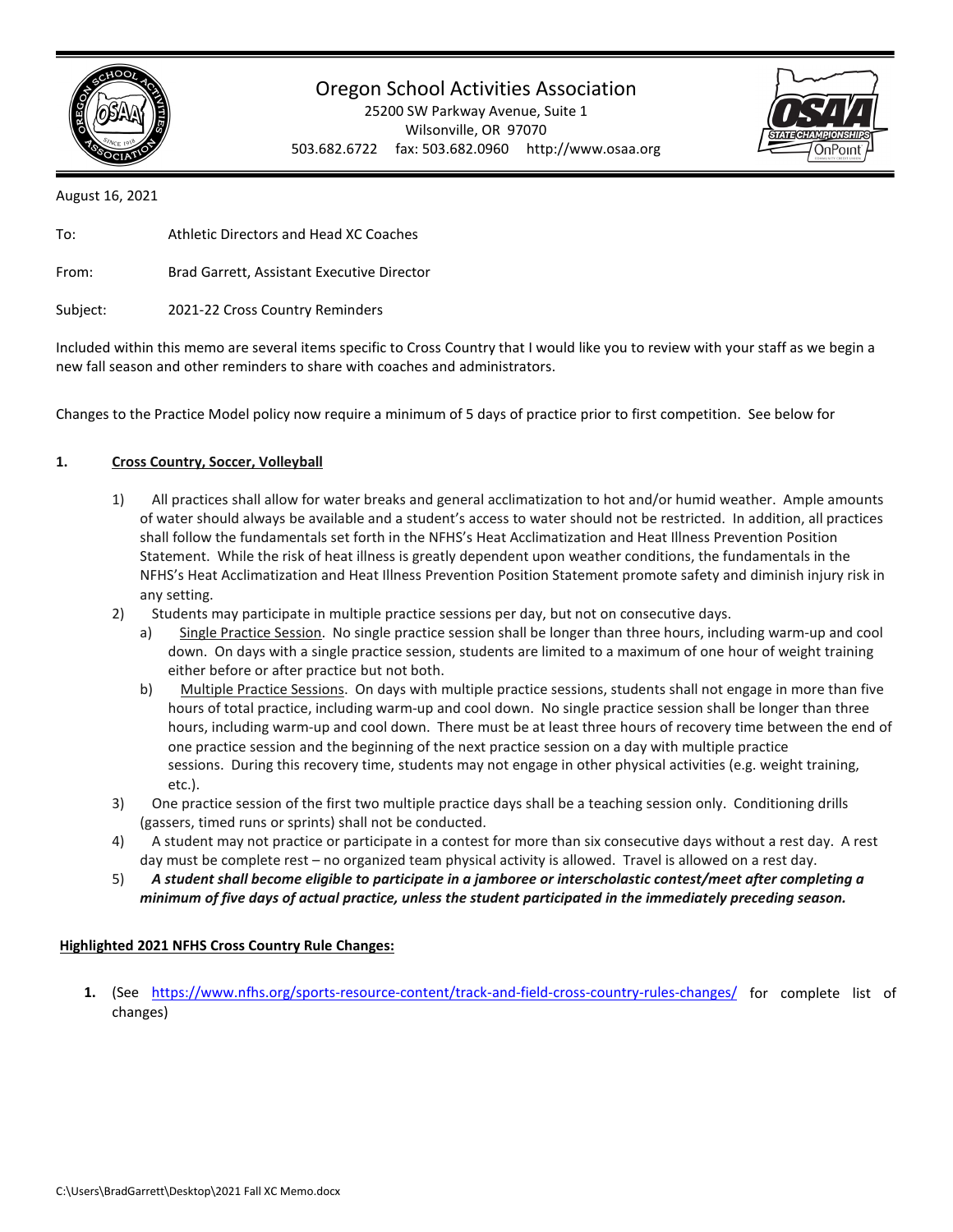| <b>Rule Change</b>                                                                                                                                                                                                                                                                                                                                                                                                                                                                                                                                                                                                                                                                                                                                                                                                          |
|-----------------------------------------------------------------------------------------------------------------------------------------------------------------------------------------------------------------------------------------------------------------------------------------------------------------------------------------------------------------------------------------------------------------------------------------------------------------------------------------------------------------------------------------------------------------------------------------------------------------------------------------------------------------------------------------------------------------------------------------------------------------------------------------------------------------------------|
| <b>PROVIDING AID</b>                                                                                                                                                                                                                                                                                                                                                                                                                                                                                                                                                                                                                                                                                                                                                                                                        |
| 4-6-5 g Disqualification and conduct<br>Art. 5. It is an unfair act when a competitor receives any assistance. Assistance includes:<br>g. Competitor receiving assistance from another competitor to complete the race. Both competitors shall be<br>disqualified unless a competitor is injured or becomes ill and an appropriate health-care professional is<br>not readily available, only the injured/ill competitor is disqualified.<br>NOTE: Every attempt should be made for the appropriate health-care professionals to make these decisions as to<br>assistance. A competitor who provides assistance to an injured or ill competitor should not be disqualified if neither<br>the individual competitor providing the assistance nor his/her team gains an advantage as a result of providing the<br>assistance. |
| 8-6-1e Disqualification and conduct<br>ART. 1 A competitor is disqualified who:<br>Receives assistance from another competitor to complete the race.<br>a.<br>1. Both competitors shall be disqualified unless a competitor is injured or become ill and an appropriate health-<br>care professional is not readily available, only the injured/ill competitor is disqualified.<br>NOTE: Every attempt should be made for the appropriate health-care professionals to make these decisions as to<br>assistance. A competitor who provides assistance to an injured or ill competitor should not be disqualified if neither the<br>individual competitor providing the assistance nor his/her team gains an advantage as a result of providing the<br>assistance.                                                           |
| www.nfhs.org                                                                                                                                                                                                                                                                                                                                                                                                                                                                                                                                                                                                                                                                                                                                                                                                                |

Clarifies that a competitor should not be penalized for helping another competitor who is distressed or injured when no advantage is gained by the competitor who is assisting.

#### **Rule Change**

## **CROSS COUNTRY COURSE MARKINGS** 8-1-1 Cross Country Course ART. 1... The cross country course shall be 2,500 to 5,000 meters (1.5 to 3.1 miles) in length as determined by the meet director or games committee. Measurement shall be along the shortest possible route a runner may take on the prescribed course. The course shall be clearly marked using one or more of the following methods: a. A single wide line or boundary lines, both inside and outside, marked with a material which is not injurious to the eyes or skin. b. The use of natural or artificial boundary markers. c. Signposts with large directional arrows wherever the course turns, or flags about 1-foot square and mounted on stakes which hold them 6 feet or more above the ground. NOTE: If a single wide line is used, it may or may not mark the shortest possible route that a runner may take. **FLAG DESIGNATIONS** A red flag indicates a turn to the left. Runners must stay on the right side of the flag. A yellow flag indicates a turn to the right. Runners must stay on the left side of the flag. A blue flag indicates a course straight ahead. Runners may run on either side of the flag. ART. 2... In case of a discrepancy in the course markings, directional flag markings cones and course markings take precedence over any other course markings.

www.nfhs.org

The reorganization of the rule states that a course should be clearly marked with any or all of the methods listed in the rule.